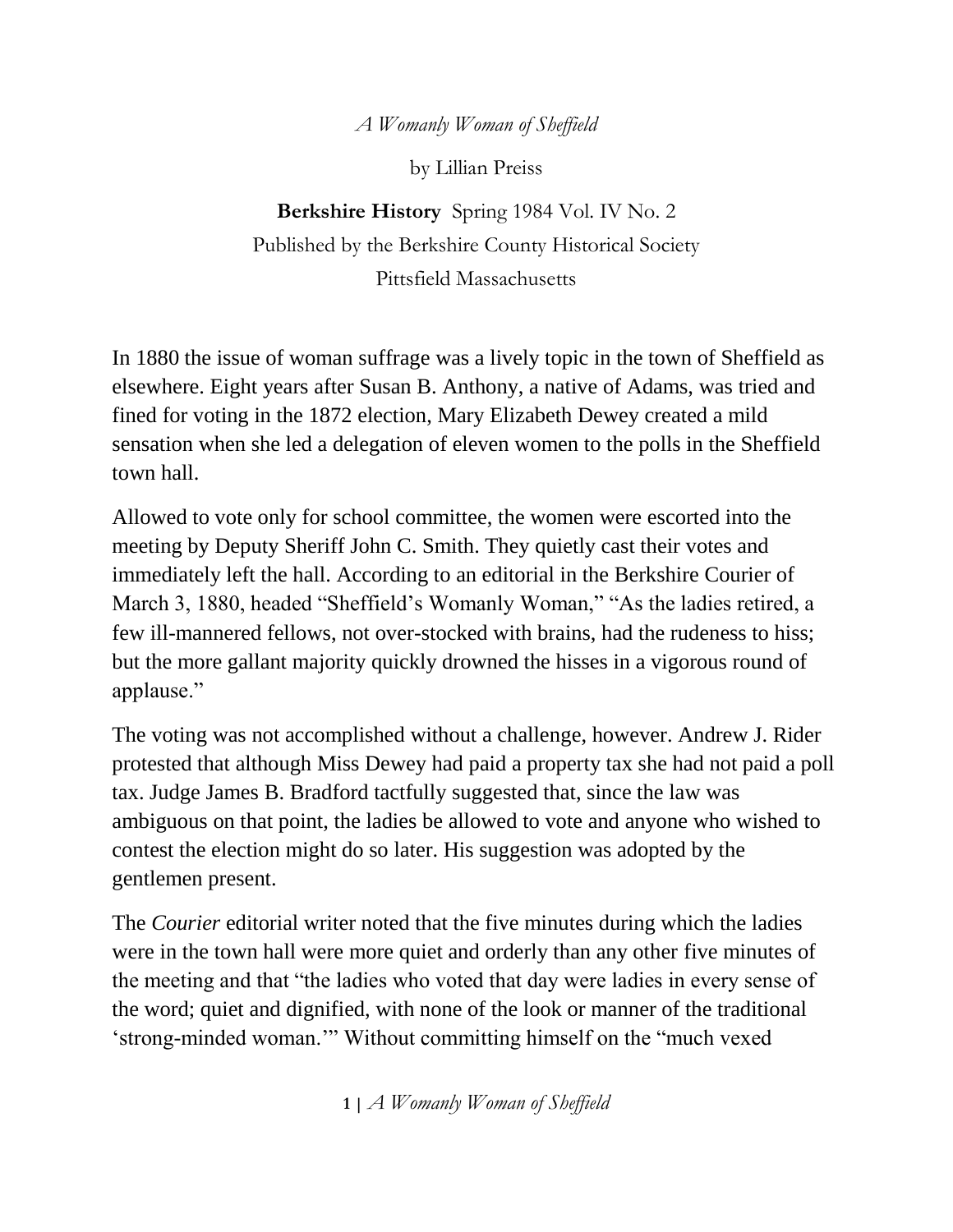question of female suffrage," the writer commended the above facts "to the candid consideration of those gentlemen who believe that the ballot will 'unsex' women and ruin the Commonwealth."

Five years earlier Miss Dewey had written a letter to the *Christian Register* denying that she was a proponent of woman suffrage. She wrote: "Although I think suffrage the personal right of every intelligent adult in the community, I do not think it a right which would be well for women in general to exercise . . . This right should be acknowledged and respected in the case of the few who do wish it."

Mary Dewey had proven herself an "intelligent adult" and a respected member of the community. While in her twenties she established a successful boarding and day school at the family homestead, St. David's. She was one of the founders of the Sheffield Friendly Union, organized in 1871 "to increase good and kindly feelings and promote intelligence and cheerfulness." The ambitious plan was to hire a room and to open it three evenings a week, one evening to be devoted to reading or a lecture on a subject if general interest, one evening for a school to be taught by volunteers, and one evening for music, games of various sorts and conversation.

It was Miss Dewey who wrote a song for the first meeting of the Friendly Union on October 13, 1871. Sung to the tune of "Auld Lang Syne," the upbeat yet downto-earth lyrics ended:

> *We ask God's blessing on our plant, That it may thrive and grow; But we must not forget we want Some human help also – The sunshine of encouragement, The dew of sympathy; Sometimes a shower of fifty cent Subscriptions for the tree.*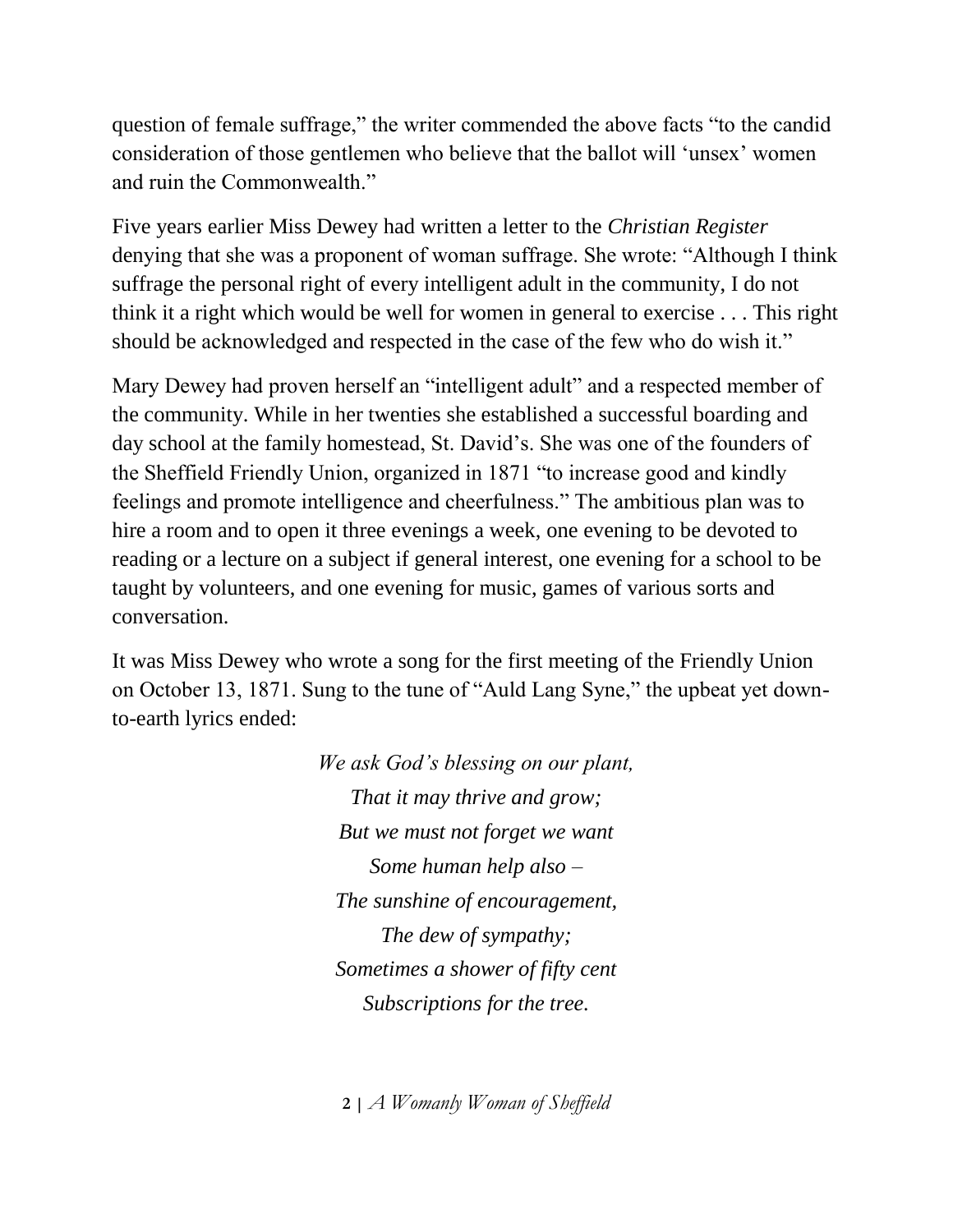Although interest in the evening school dwindled to the point where it was thought best to discontinue that feature, the evenings of lectures, music and games – dominoes, logomachy, draughts and chess – were well attended, thanks largely to the efforts of the Dewey family. During the first sessions, Mary's father, the renowned Unitarian minister Dr. Orville Dewey, gave five lectures, her brother Charles offered one, and Mary herself entertained on three occasions with essays or readings. The second season was discouraging; the winter was severe and the energetic Mary was spending a year abroad. She did not forget the fledging organization during her sojourn in Europe, however, for she wrote long, interesting letters, which were read at the Union meetings. One hundred and twelve years after its founding the Sheffield Friendly Union is still promoting intelligence and cheerfulness at its monthly meetings, which are held in a hall, built in 1887 in Dr. Dewey's memory. It was Mary who chose the words for the dedicatory plaque, and it was Mary who made the presentation of the hall to the Union.

When, in 1884, the Pine Knoll Association was formed to purchase three acres of land for a public park, Mary Dewey was one of the principal contributors. When District No. 6 needed a new schoolhouse, the selectmen appointed Mary to the building committee. When the town appropriated \$150 to establish a town library, Mary was one of a committee of three to hire a room, procedure a librarian and make rules and regulations for the library.

First woman to hold public office in Sheffield, Miss Dewey was elected to the school committee in 1876. The choice seems to have met with universal approbation. The *Connecticut Western* gallantly admitted that "we have formerly given the preference to a male committee for schools but we have changed our minds during the year past. Many matters of comfort and refinement to teachers and pupils that escape the masculine eye have been attended to with a zeal and courage worthy of all praise, so we shall hereafter vote for both sexes on School Committees."

Equally generous was the Berkshire Courier correspondent who wrote, "Our school committee, Miss Dewey, is very much liked by the children, as she always relates something that will both amuse and instruct them when she visits the